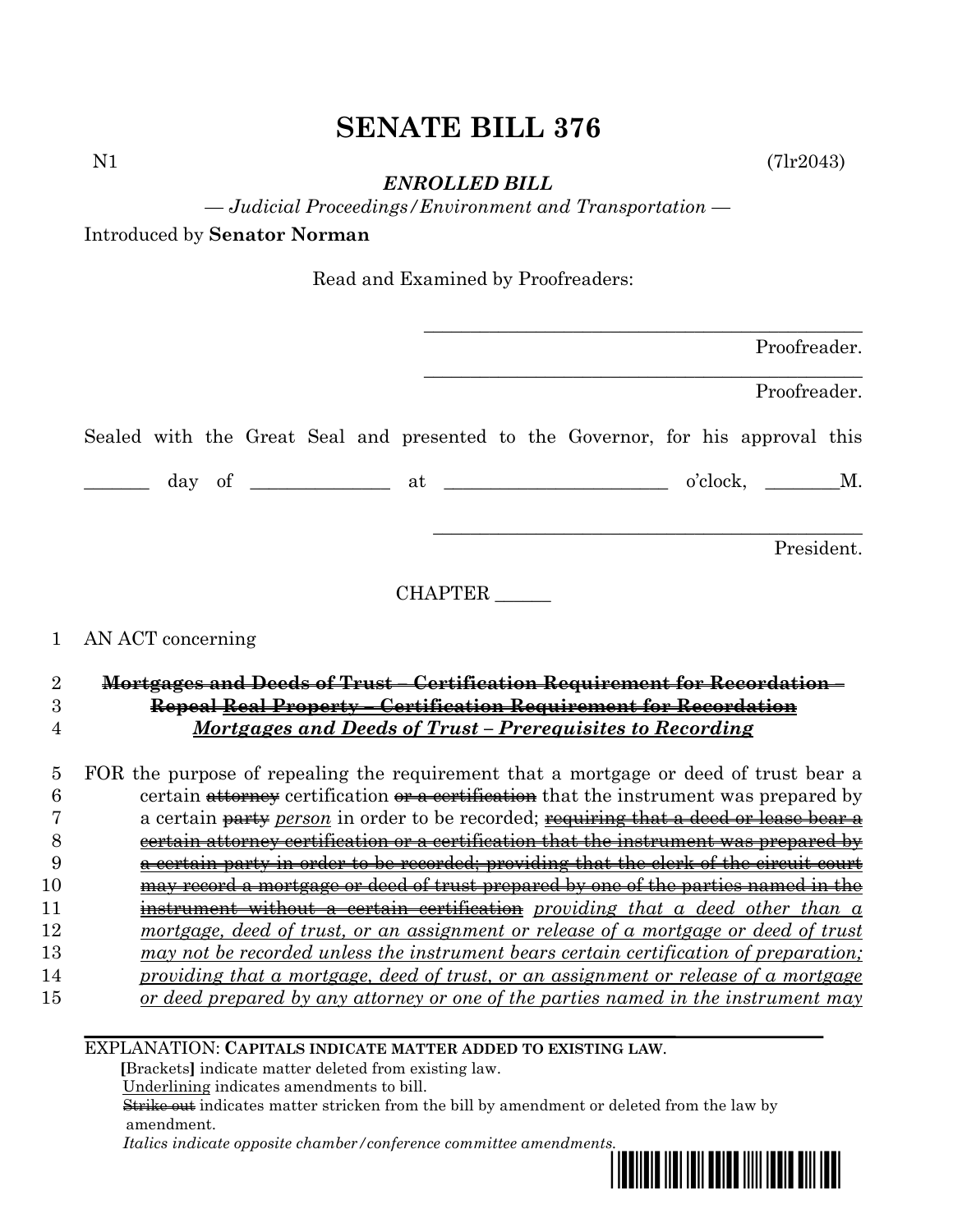## **SENATE BILL 376**

| 1<br>$\sqrt{2}$<br>3      | <u>be recorded without certain certification;</u> making a certain stylistic change; defining<br>$\alpha$ certain terms <i>term</i> ; and generally relating to the recording of mortgages and deeds<br>of trust.                                          |  |  |  |  |
|---------------------------|------------------------------------------------------------------------------------------------------------------------------------------------------------------------------------------------------------------------------------------------------------|--|--|--|--|
| 4<br>5<br>6<br>7<br>8     | BY repealing and reenacting, without amendments,<br>Article – Real Property<br><u>Section 1–101(a), (c), (d), (e), (h), and (i)</u><br><u>Annotated Code of Maryland</u><br><u>(2015 Replacement Volume and 2016 Supplement)</u>                           |  |  |  |  |
| 9<br>10<br>11<br>12<br>13 | BY repealing and reenacting, with amendments,<br>Article – Real Property<br>Section $3-104(f)(1)$<br>Annotated Code of Maryland<br>(2015 Replacement Volume and 2016 Supplement)                                                                           |  |  |  |  |
| 14<br>15                  | SECTION 1. BE IT ENACTED BY THE GENERAL ASSEMBLY OF MARYLAND,<br>That the Laws of Maryland read as follows:                                                                                                                                                |  |  |  |  |
| 16                        | <b>Article – Real Property</b>                                                                                                                                                                                                                             |  |  |  |  |
| 17                        | $1 - 101.$                                                                                                                                                                                                                                                 |  |  |  |  |
| 18<br>19                  | In this article the following words have the meanings indicated unless<br>$\left( a\right)$<br><i>otherwise apparent from context.</i>                                                                                                                     |  |  |  |  |
| 20<br>21<br>22            | <u>"Deed" includes any deed, grant, mortgage, deed of trust, lease, assignment,</u><br>(c)<br>and release, pertaining to land or property or any interest therein or appurtenant thereto,<br><i>including an interest in rents and profits from rents.</i> |  |  |  |  |
| 23<br>24<br>25            | "Deed of trust" means only a deed of trust which secures a debt or the<br>(d)<br>performance of an obligation, and does not include a voluntary grant unrelated to security<br>purposes.                                                                   |  |  |  |  |
| 26                        | "Grant" includes conveyance, assignment, and transfer.<br><u>(e)</u>                                                                                                                                                                                       |  |  |  |  |
| 27<br>28                  | <u>"Lease" means any oral or written agreement, express or implied, creating a</u><br>(h)<br><u>landlord and tenant relationship, including any "sublease" and any further sublease.</u>                                                                   |  |  |  |  |
| 29                        | <u>"Mortgage" means any mortgage, including a deed in the nature of mortgage.</u><br>$\Omega$                                                                                                                                                              |  |  |  |  |
| 30                        | $3 - 104.$                                                                                                                                                                                                                                                 |  |  |  |  |
| 31<br>32                  | (f)<br>IN THIS PARAGRAPH <del>THE FOLLOWING WORDS</del><br>(I)<br>$\pm$<br>(1)                                                                                                                                                                             |  |  |  |  |